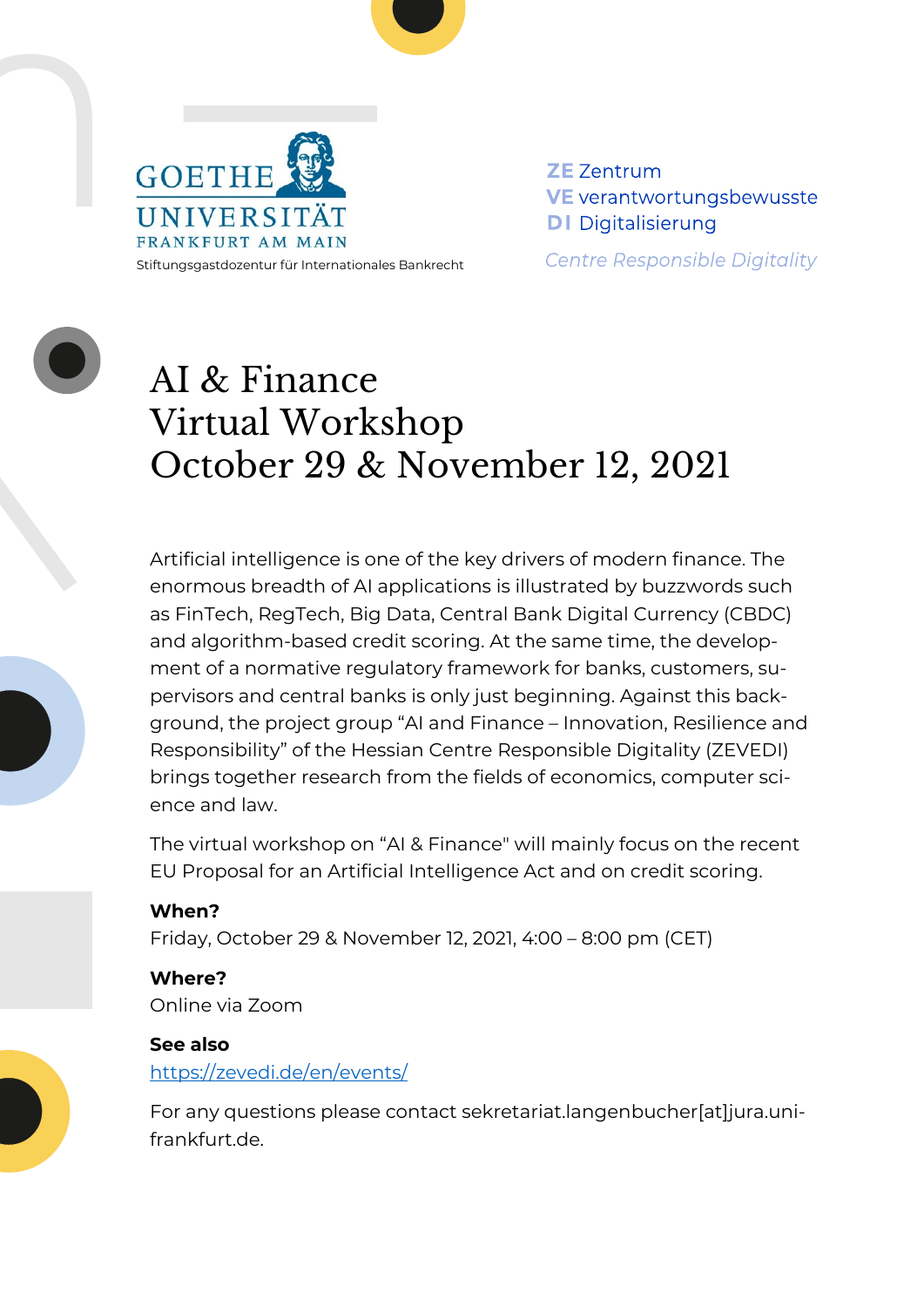# **Program**

## **Friday, October 29, 2021, 4:00 – 8:00 pm (CET)**

#### **4:00 – 4:15 pm:** *Opening Remarks*

Prof. Dr. Katja Langenbucher, Goethe Universität Frankfurt am Main

#### **4:15 – 5:30 pm**:

- **Prof. Dr. Henner Gimpel,** Universität Hohenheim *IT as moral bridgehead: Perspectives on responsibility for biased algorithms*
- **Nikita Aggarwal, DPhil Law,** University of Oxford *Norms of algorithmic credit scoring*
- **Talia Gillis, Associate Professor,** Columbia Law School *The input fallacy*

#### **Moderators**:

Prof. Dr. Alexander Benlian, TU Darmstadt Prof. Dr. Katja Langenbucher, Goethe Universität Frankfurt am Main

#### **5:40 – 6:40 pm:**

- **Dr. Jürgen Ringschmidt**, KPMG *BD/AI in Credit Rating and Scoring*
- **Prof. Dr. Stephan Mittnik**, LMU München *The road to fAInance*

#### **Moderators:**

Prof. Dr. Alexander Benlian, TU Darmstadt Prof. Dr. Andreas Walter, JLU Gießen

#### **6:45 – 8:00 pm:**

- **Tobias Adrian**, IMF *AI & RegTech*
- **Prof. Dr. Lars Hornuf**, Universität Bremen *The social dilemma of big data: donating personal data to promote social welfare*
- **Prof. Dr. Alexander Mädche**, Karlsruhe Institute of Technology *Social Biases, User Interaction with Biased AI-based Information Systems, Explainable AI*

#### **Moderators:**

Jun.-Prof. Dr. Matthias Goldmann, Goethe Universität Frankfurt am Main Dr. habil. Kai Koddenbrock, Universität Bayreuth